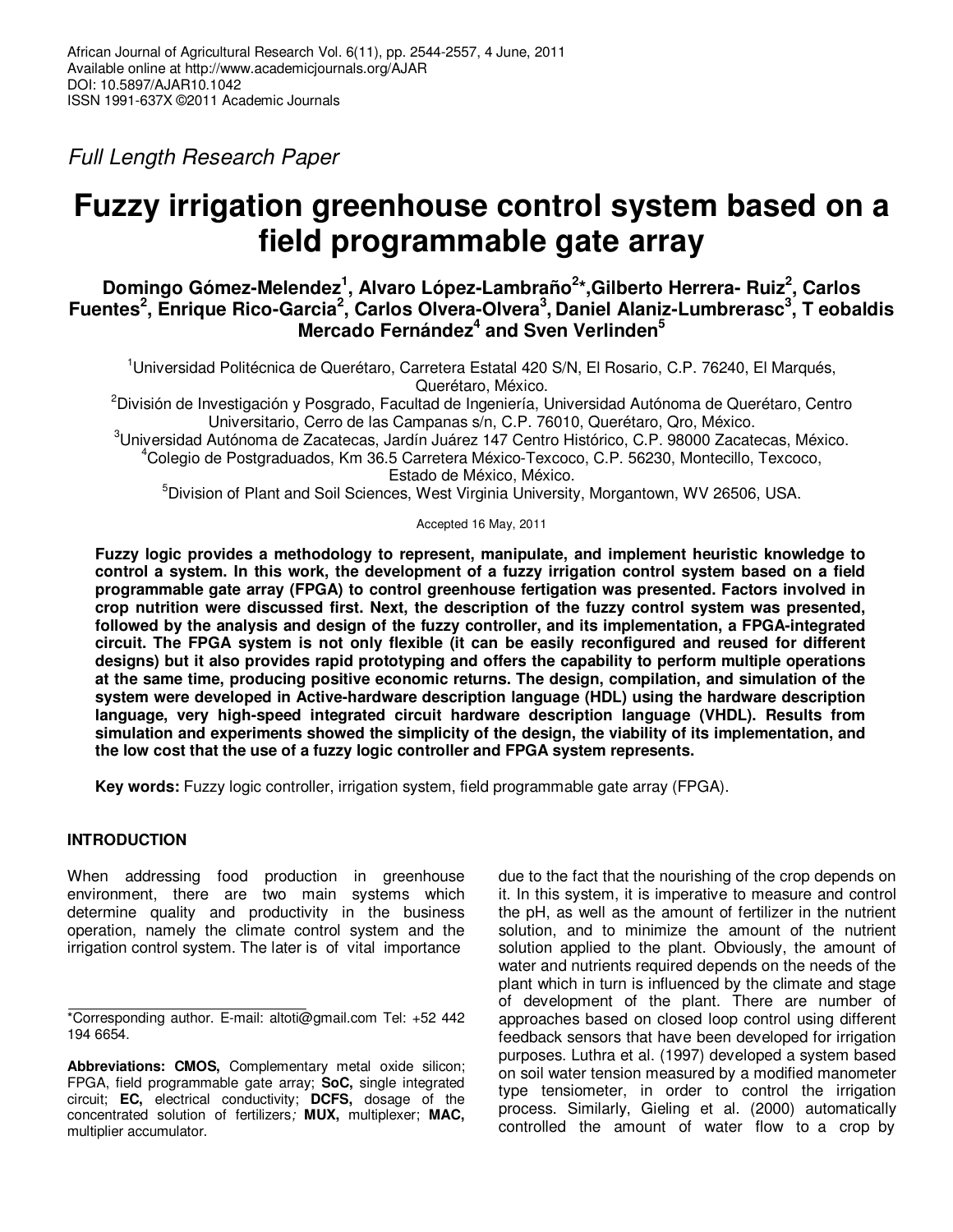compensating for the fluctuations in evapo-transpiration by means of sensor feedback. A pulse modulated pump kept the flow at a constant set-point through a feedback control action on the repetition rate and a feed forward control action on the pulse width; the water consumption by the plant was treated as a disturbance.

In both cases, the control on the amount of nutrients was not considered. Bahat et al. (1999) presented an alternative for an irrigation controller based on fuzzy-logic methodology. The authors controlled the open/closure times of a valve using feedback information provided by different sensors (soil moisture level, temperature, etc.) and diverse pre-programmed set points. This way, it was possible to control the moisture levels of the soil. In this study, however, only the volume of water was controlled without any control over nutrient levels.

In all these cases, real-time remote monitoring of the feedback variables is an important factor if these solutions are to be implemented in practice. Mendoza-Jasso et al. (2005) developed such a system. The use of their equipment allowed data transmission and storage in a computer in real-time. The system allowed for the sensing of large fields, collecting data from any kind of sensor that could then be transmitted by radiofrequency to a computer with a system capable of monitoring the environmental or physiological status of a crop. This work was not specifically oriented to irrigation control, but it can be seen as an effective tool to implement any feedback approach. In the studies described above, the authors measured and controlled different variables in order to control the amount of water and irrigation timing, but they did not specifically control the pH and the amount of dissolved fertilizer, both important factors to guarantee optimal nutrition of plants and therefore yields. However, in 1989, Papadopoulos et al. presented a device that allows a control system to meet the diverse and changing nutrient requirements of a number of crops from one standardized concentrated fertilizer solution.

The system activated a series of dosimetric pumps at varying frequencies for the preprogrammed application of the desired concentrations of all essential nutrients. The system adjusted automatically the supply of water and individual nutrients to the crops according to preset values and feedback sensors. Similarly, Kell et al. (1999) presented another computer-based system for controlling irrigation, fertilization, and climate in greenhouses; several sensors provided feedback information by means of input cards that allowed the system to manage the irrigation and fertilizer stations through pumps and solenoid valves. Nevertheless, in both cases, the solution quality control lacks closed-loop pH control. The fuzzy logic approach will be essential in any irrigation system that seeks to control amount of water, nutrients, and pH because such a system can easily deal with the nonlinear conditions that crop production present. Other approaches are too difficult to use in order to effectively control pH levels. Moreover, by controlling the pH levels

and the amount of dissolved fertilizer, it is possible to guarantee more safety for the crop during crop production. The fuzzy logic method, being part of artificial intelligence techniques, has been used to solve a number of different kinds of control problems (Lee, 1990; Leilei, 2007; Yang, 2006).

Fuzzy logic provides a methodology to represent, manipulate and implement heuristic knowledge to control a system. In addition, fuzzy control is robust and very economical (Passino, 1998). A fuzzy controller can be implemented in different technological platforms such as personal computers, microprocessors, microcontrollers, digital signal processors, digital memory devices, by using the semi-custom design with complementary metal oxide silicon (CMOS) standard cells, based on the standard complementary metal oxide silicon CMOS process in non-linear analogue current-mode circuits (Castañeda-Miranda et al., 2006). The implementation of a fuzzy controller in a field programmable gate array (FPGA) is attractive and presents a good option for irrigation technology development due to the fact that this platform is the most cost effective of all systems that can be envisioned to tightly control fertigation of crops. Moreover with an FPGA, we obtain complete engineering solutions on a single integrated circuit (SoC) allowing the system to be easily reconfigured and reused for different designs and applications. This characteristic provides rapid prototyping and the capability to perform multiple operations at the same time, producing a positive economic return, in other words, the relationship performance-price is very favorable for these kinds of devices. These devices have been used in many real life applications (Vega-Rodriguez et al., 2004) and a great number of contributions of FPGAs applications have been made in different fields (Ali et al., 2004; Romero-Troncoso et al., 2004; Castañeda et al., 2006).

## **IRRIGATION CONTROL SYSTEM**

This irrigation control system is made up of two modules. One module named climate module is used to determine when and how much nutrient solution should be applied to the crop. The second defined as the nutrition module is in charge of pH control, nutrient solution dosage, and monitoring of the electrical conductivity (EC) (Figure 1). The climate module is based on a personal computer platform and the control algorithms were developed in C language. The inputs are climate variables and user parameters. The user parameters are time, cumulative solar radiation and volume of nutrient solution. These parameters are specific for each crop and decided on by the user because the system can control several greenhouses.

The outputs of this module are the amount and timing of each nutrient solution application. These outputs are calculated by the module in two ways. One in manual mode, where the user inputs in the PC how much and when to irrigate, and the second one in automatic mode, based on the climate conditions (temperature, humidity, solar radiation, air speed) and parameters specified by the user (cumulative radiation and time amount of irrigation). The nutrition module controls the nutrient solution quality by measuring pH, EC, nutrients *in situ* and adjusting these factors, namely: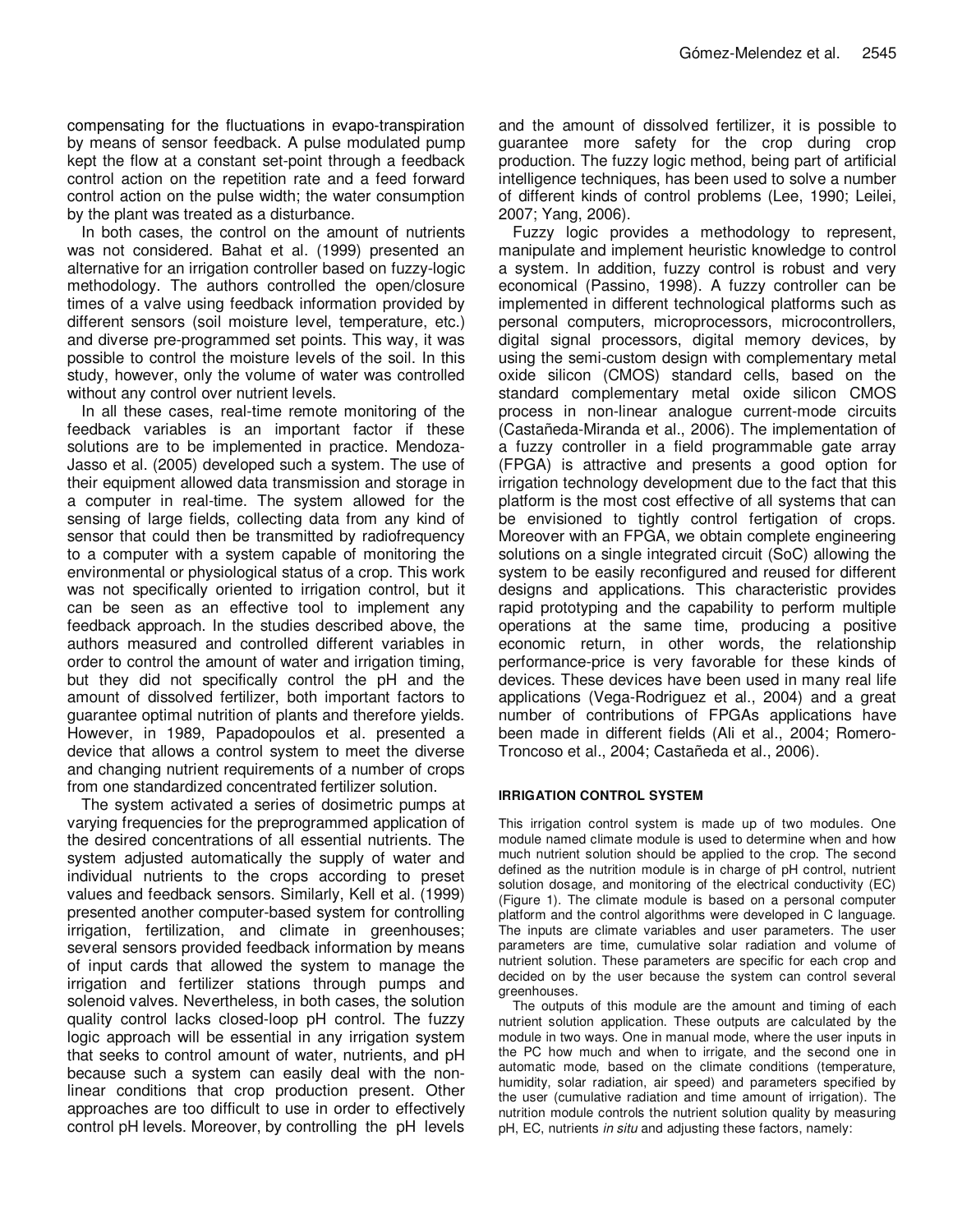

**Figure 1.** Irrigation control system.



**Figure 2.** Required equipment for irrigation system implementation.

1. pH: Measures the acidity of the nutrient solution, and is controlled by the injection of a concentrated acid/base solution into the nutrient solution.

2. Dosage of the concentrated solution of fertilizers (DCFS)*:*  Related to the amount of concentrated solution of fertilizers that will be added to the water. Each one of the nutrients is kept in a separate tank.

3. Monitoring of electrical conductivity (EC): Related to the amount of fertilizers dissolved into the nutrient solution.

The module is based on a closed-loop control system that employs

fuzzy logic in order to control the multivariable irrigation system with non-linear conditions related to pH levels, the amount of dissolved fertilizer, and EC. The nutrition module is based on hardware and implemented mainly in a FPGA. This allows us to free the PC from this task and leave the computational power to other more demanding tasks.

 The implementation in a FPGA allows a complete engineering solution on a single integrated circuit (SoC), which can be easily reconfigured and reused for different designs (Castañeda-Miranda et al., 2006). The equipment required to implement the nutrition module, as shown in Figure 2, includes several tanks of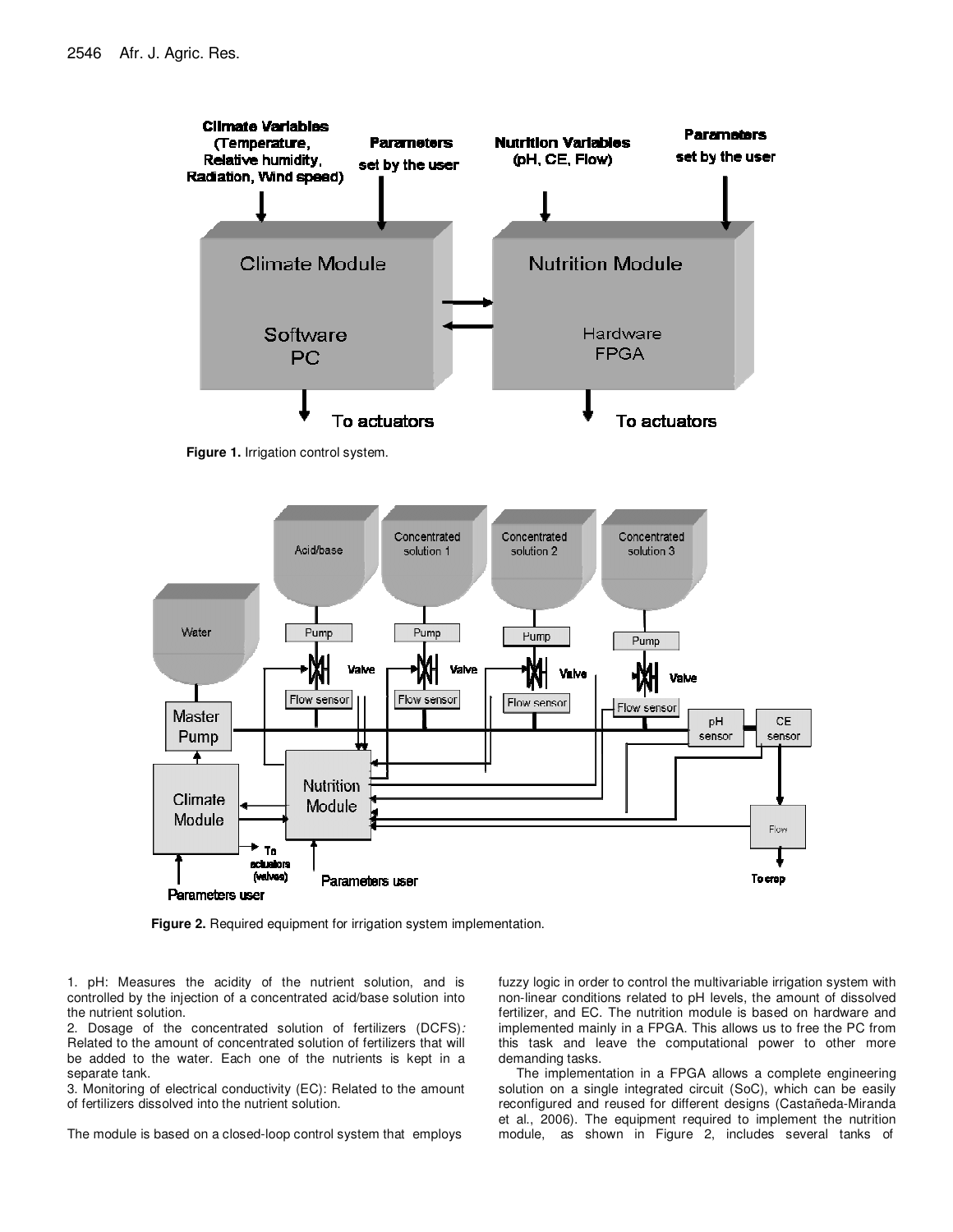

**Figure 3.** Block diagram of the nutrition module controller.

concentrated acid/base and fertilizer solutions operated by pumps and proportional valves with flow meters measuring the amount of solution extracted from each tank, and a master pump to inject water into a mixing pipe. The amount of nutrient solution coming out of the mixing pipe is in turn measured with another flow meter, and its pH and EC are measured by means of feedback sensors. In order to control the DCSF, the operator sets the controller to the amount of concentrated solution of fertilizers that will be added to the water. The control of the amount of concentrated solution to be added is performed using feedback data provided by the flow sensors. The desired pH of the solution is also selected by the user and is controlled using the feedback of the mixing pipe pH and flow sensors. According to the measurements provided by the sensors and the preprogrammed parameters, the controller activates the valves to control the pH and the DCSF.

The EC is also monitored in the mixing pipe and whenever the value crosses outside of the desired ranges, the nutrition module generates a signal which can be used as an alarm signal or as an input to a control alarm module. The input parameters used by the nutrition module are pH, acid/base, DCSF, and EC parameters (set points), and feedback variables (data gathered by the sensors). Parameters set by the user are: Set point for pH, (0 to 14); set point for acid or base, acid (1), base (0); set point for DCSF, (0 to 100%); set point for EC, (0 to10 mS/cm). If the EC exceeds a preset value in this range, an alarm signal is generated and user action is requested. These parameters are compared with the following feedback variables: Flow coming out from each tank, flow of nutrient solution coming out from the mixing pipe, pH of the nutrient solution, EC of the nutrient solution. The output variables computed by the fuzzy controller are used to perform control actions, namely, opening or closing of the valves of acid/base concentrated solution and/or tanks containing concentrated fertilizer solutions, with each tank operated (controlled) by an independent valve.

#### **Nutrition module controller**

Figure 3 describes the block diagram controller of nutrition module; the controller is operated by different interrelated sub-modules as

thus explained.

#### **pH fuzzy control**

This sub-module deals with two different kinds of information, namely, user set points and feedback sensors (pH, variation of pH over time and flow of concentrated acid/base). The set point values, set by the user, are compared continuously with the feedback data in order to guarantee that the crop is grown under optimum conditions. The user must set the pH and the amount of acid/base to be injected. Thus, the feedback variables are: (1) Flow of acid/base concentrated solution; this represents the flow of solution from the acid/base tank. (2) pH of the nutrient solution; this represents the negative logarithm of the hydrogen ion concentration in the solution. (3) Variation in the pH of the nutrient solution; this represents the variation of the negative logarithm of the hydrogen ion concentration in the nutrient solution over time.

The output from this stage is the flow for the acid/base valve. This represents the amount of concentrated acid/base solution that needs to be added to the nutrient solution (Figure 3). The fuzzy input variables of the controller are: 1) Variation pH: this represents the variation of the current pH of the nutrient solution over time. 2) pH error: this represents the difference between the set point pH and the actual pH of the nutrient solution. 3) Acid/base: this represents the solution to be added, whether it is acid or base.

The controller fuzzy output variable is named required flow. This is the required flow from the concentrated acid/base solution container to be added to the nutrient solution in order to control the pH (Figure 5). The reason these variables where selected was because of the non-linear behavior of the pH in the nutrient solution when acids or bases are added to the solution. Figure 4 shows pH values of a 10 L tank with the addition of a sulfuric acid solution of 1, 2 and 3%. Figure 4 clearly demonstrated that the pH of a nutrient solution can show tremendous variation when the same volume of different concentrations of an acid/base solution are added to a nutrient solution. Developing a deterministic model for this process can be quite complex and expensive. However, a fuzzy controller can provide an efficient solution to this problem. Taking into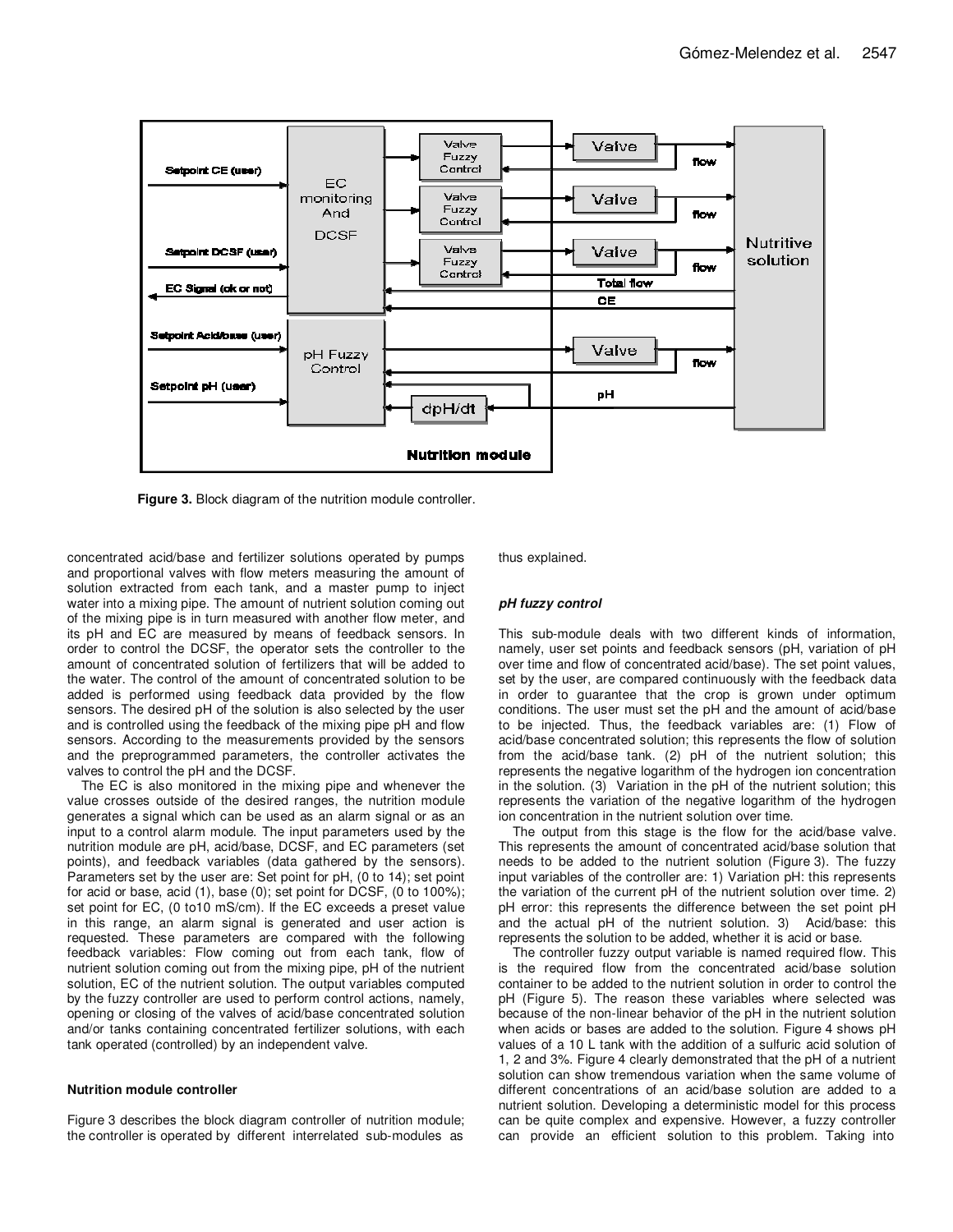

**Figure 4.** pH behavior at different concentration levels.



**Figure 5**. Membership functions for the pH fuzzy controller: (a) Variation pH, (b) pH error, (c) acid or base, (d) required flow.

consideration the non linear behavior of the pH values of nutrient solution, membership functions for the fuzzy controller were designed as shown in Figure 5. For example, the pH error variable lies in a range from -14 to 14 and, due to its behavior (Figure 4), three membership functions were chosen, namely, low, okay and

high, and the ranges were set taking into consideration the nonlinear behavior of this variable in the control context; similarly, in each case, the other membership functions were chosen according to the control problem nature.

The membership functions were set following a try and error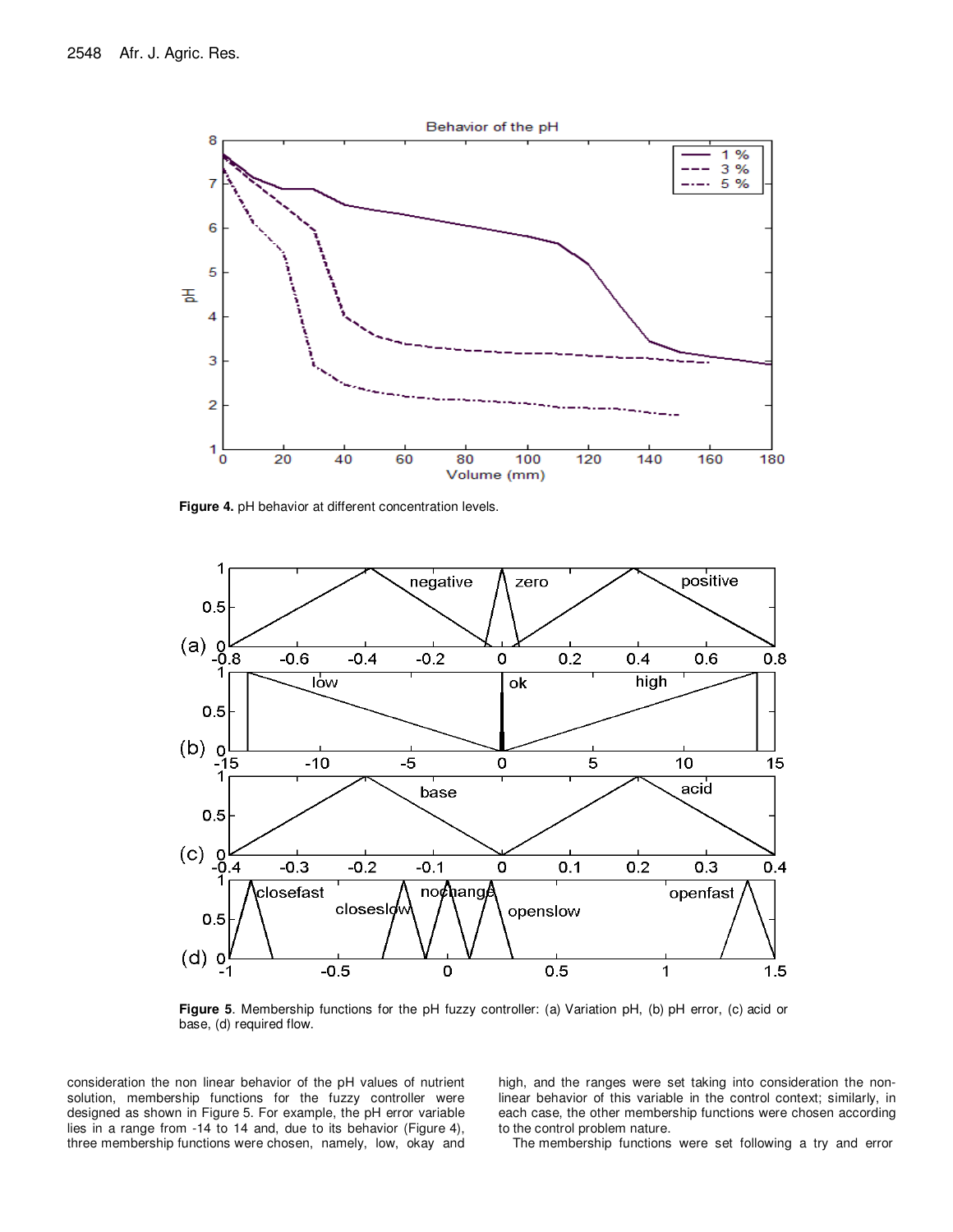

Figure 6. Membership functions for the valve fuzzy controller: (a) Error, (b) variation error, (c) valve.

strategy by making simulations in MATLAB until reaching optimum performance through careful tuning. The set of fuzzy rules to develop the control system for each variable has been obtained from an expert. In order to fine tune these rules, as well as the membership functions, we again used a try and error strategy, until the set of rules reached satisfactory performance in the simulations. Each linguistic input value is assigned to an action in the system.

The system consists of nine rules:

1. If pH error is okay then required flow is not changed.

2. If pH error is low and acid or base is acid, then required flow is opened fast.

3. If pH error is high and acid or base is acid, then required flow is closed fast.

4. If pH error is okay and variation pH is negative and acid or base is acid, then required flow is opened slowly*.*

5. If pH error is okay and variation pH is positive and acid or base is acid, then required flow is closed slowly.

6. If pH error is low and acid or base is base, then required flow is closed fast.

7. If pH error is high and acid or base is base, then required flow is opened fast.

8. If pH error is okay and variation pH is negative and acid or base is base, then required flow is closed slowly.

9. If pH error is okay and variation pH is positive and acid or base is base, then required flow is opened slowly.

## **EC monitoring and DCSF**

This sub module deals with two different kinds of information, namely, user set points (EC, DCSF) and feedback variables. The feedback variables are: (1) Total flow of nutrient solution; this represents the total flow of nutrient solution to fertilize the crop. (2) Electrical conductivity: this represents the amount of fertilizer in the

nutrient solutions. The outputs from this sub-module are the flow for each valve of the concentrated nutrient solutions. In other words, this represents the amount of concentrated nutrient solution against the total flow that needs to be added to the nutrient solution. The sub-module has an output for signal EC, used to indicate if the EC is out of the programmed range (Figure 3).

#### **Valve fuzzy control**

In this sub-module, the desired flow which comes from EC monitoring and the DCSF sub-module, was compared to the measured actual flow. Following this comparison, a decision can be made to control the amount of each concentrated solution that will be added to the nutrient solution. This sub-module is applied to every container of concentrated nutrient solution (Figure 3). The fuzzy input variable for the valve fuzzy controller is the error, that is, the difference between the desired flow and the current concentrated solution flow and variation error, that is, the variation of the error over time. The output fuzzy variable is the opening or closing of the valve; that is, the amount of flow the valve shall be allowed to pass through the pipe (Figure 6). For example, the input error variable has three membership functions; namely, low, okay, and high. Its ranges were chosen due to the simplicity of the injection system (valve and pump). Similarly, and in each case, the other membership functions were chosen by virtue of the nature of the control problem. The membership functions were determined following a try and error strategy. Simulations in MATLAB were carried out until we reached optimum (adequate) performance through a careful tuning of the system.

#### **Implementation in FPGA**

The designs are described in a hardware description language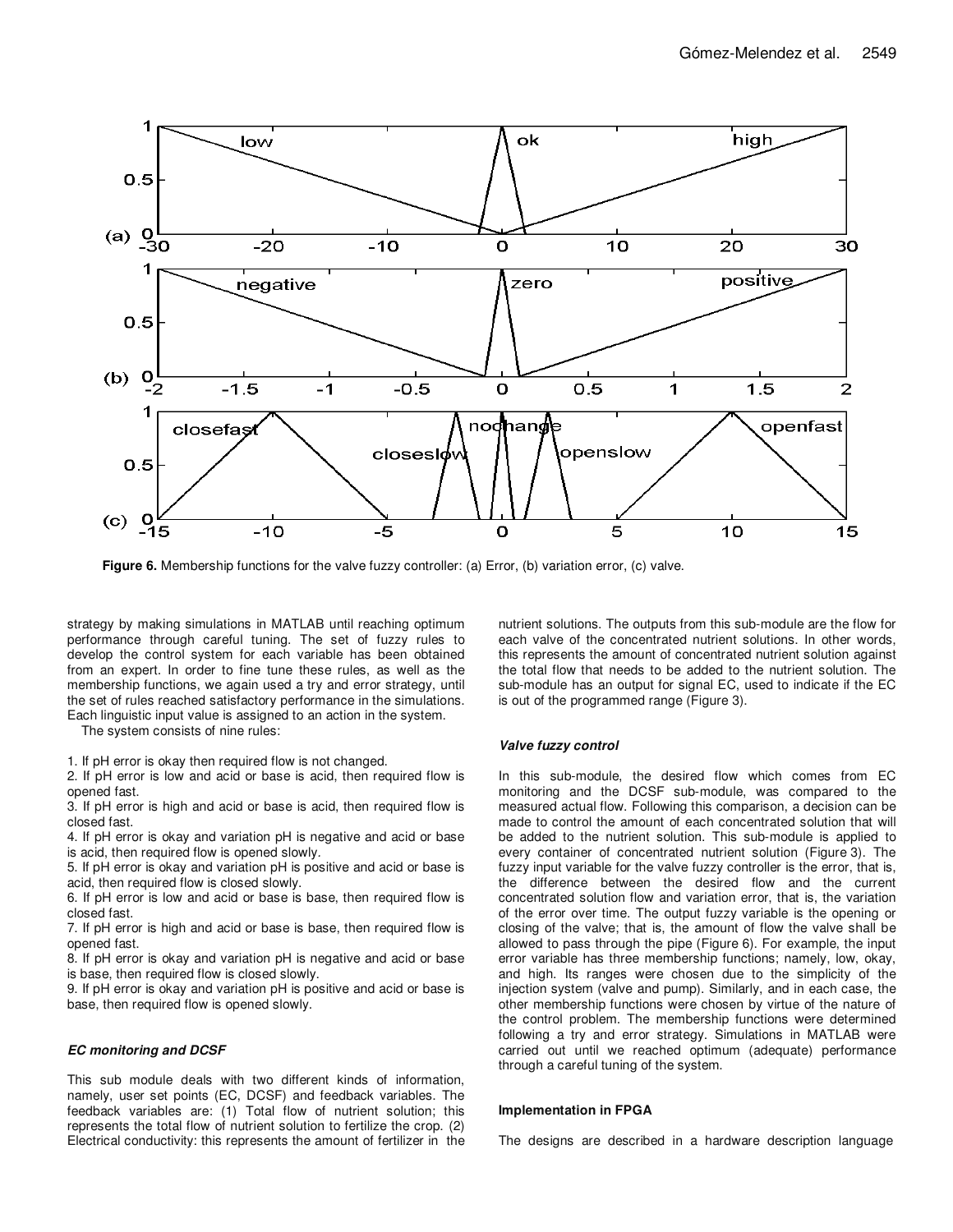

**Figure 7**. Nutrition module.

(HDL) and were confirmed through simulation. The implementation scheme of the nutrition module is shown in Figure 7. It consists of two sub modules. The input/output sub module receives the value of the sensors which measure the pH, EC, and flow from the irrigation system. This signal is then transmitted to the signal conditioning unit which eliminates noise from the signal. The dataacquisition unit is a 12 bit analogue-to-digital converter made by Burr-Brown (1998).

The FPGA sub module consists of the synchronization unit, pH fuzzy control inference unit, EC monitoring and DCSF inference unit, valve fuzzy control inference unit, and a general control unit. All digital structures were described using very high-speed integrated circuit hardware description language (VHDL). The FPGA sub module was implemented in a FPGA A54SX32A-TQ144 (Actel, 2001) with standard speed and 144 configurable inputs/outputs. The FPGA has 32000 gates and 1080 flip-flops with 150 MHz of internal frequency and an external frequency of 10 MHz. All simulations were made in an active HDL simulator. Logical synthesis was carried out using Synplify Pro 7\_0 (Synplicity, 2001), and its FPGA implementation was made using software Designer v5\_0 (Actel, 2001).

#### **General control unit**

The objectives of this unit are the synchronization and control of the different units on the FPGA sub module. The general control module is a state machine which communicates with the synchronization unit in order to coordinate the inputs and outputs to the module. The inputs are the user parameters, sensor signals, and the outputs are the signals that control the actuators. This

coordination of inputs and outputs is done through the control block located in the synchronization unit. At the same time, the general control unit coordinates the information flow between the EC monitoring and DCSF inference unit, pH fuzzy control inference unit, and valve fuzzy control inference (Figure 7).

#### **Synchronization unit**

The synchronization unit provides an interface that enables the connection to an external computer, to the data acquisition unit, and to the digital/analog conversion unit (Figure 8). The synchronization unit consists of a control block which is in charge of the synchronization and control of the inputs to the module. It controls register 1 which has as its function to store information from read only memory (ROM) 1 making it possible to communicate with the PC. The control block also controls register 2 which stores external information such as set point pH, set point EC, % solution 1% solution 2% solution 3, acid/base acid (1) base (0), register 3 which stores information coming from the three control inference units (Figure 8), has crisp outputs which are directed to the digital/analog conversion unit. The control block also directs register 4 which captures information coming from ROM 2, the signal used for communication with the data acquisition unit. The control block also manages register 5 which stores status information of the sensors.

#### **pH fuzzy control inference unit**

Fuzzy inference is the process of formulating the mapping from a given input to an output using fuzzy logic. In this unit, there are 5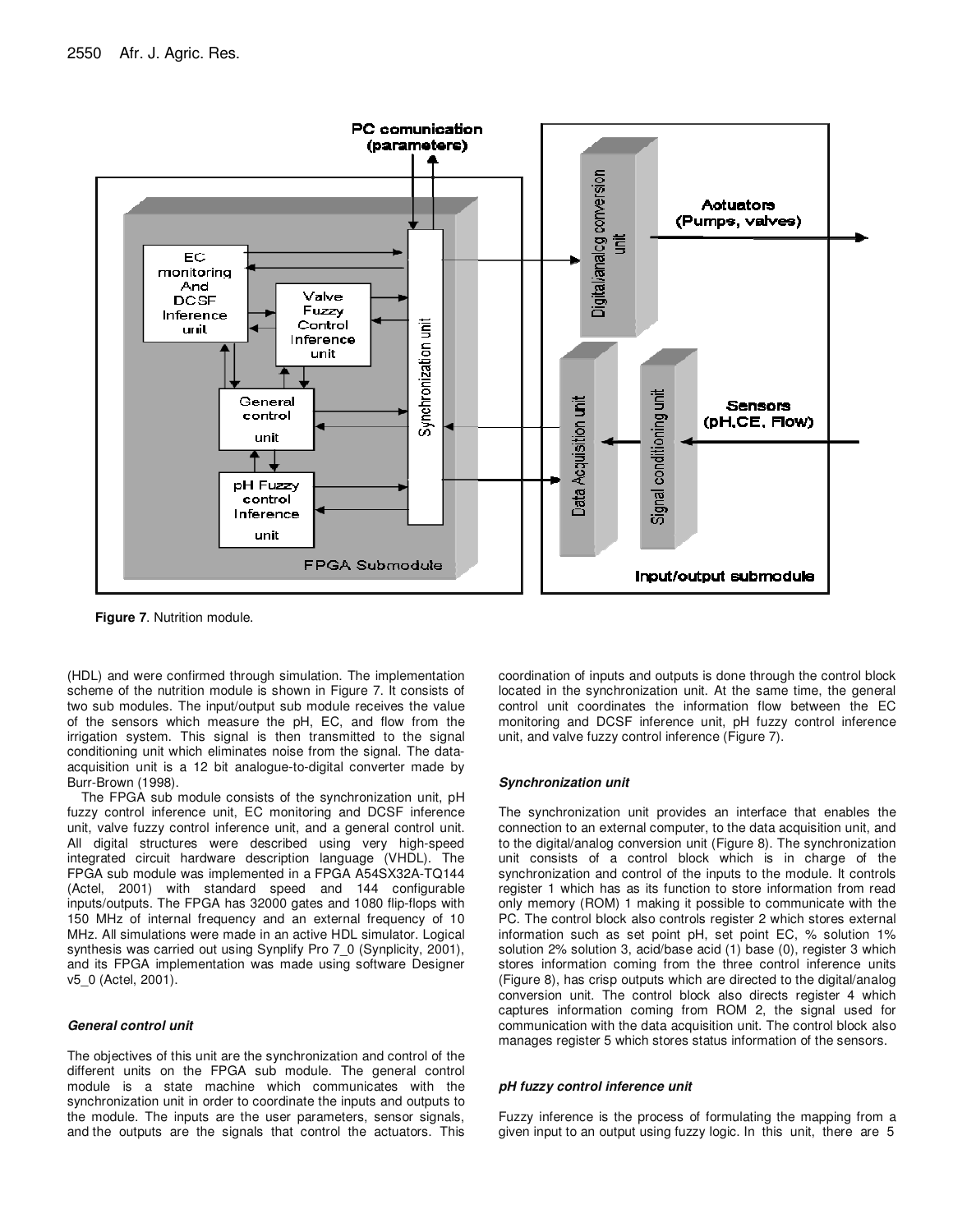

**Figure 8.** Synchronization units.



# pH fuzzy control inference unit

**Figure 9**. pH fuzzy control inference unit.

blocks which make up the inference process: the fuzzification block, the fuzzy operator block, the implication block, the defuzzification block, and the control block all explained later (Figure 9). The objective of the control block in the synchronization and control of the unit is to communicate with the other blocks through the signals c1, c2, d1, d2, e1, e2, f1, f2, and with the general control unit (Figure 9).

**Fuzzyfication block:** In this block we take inputs b3 and b4 (from the synchronization unit) and determine the degree to which they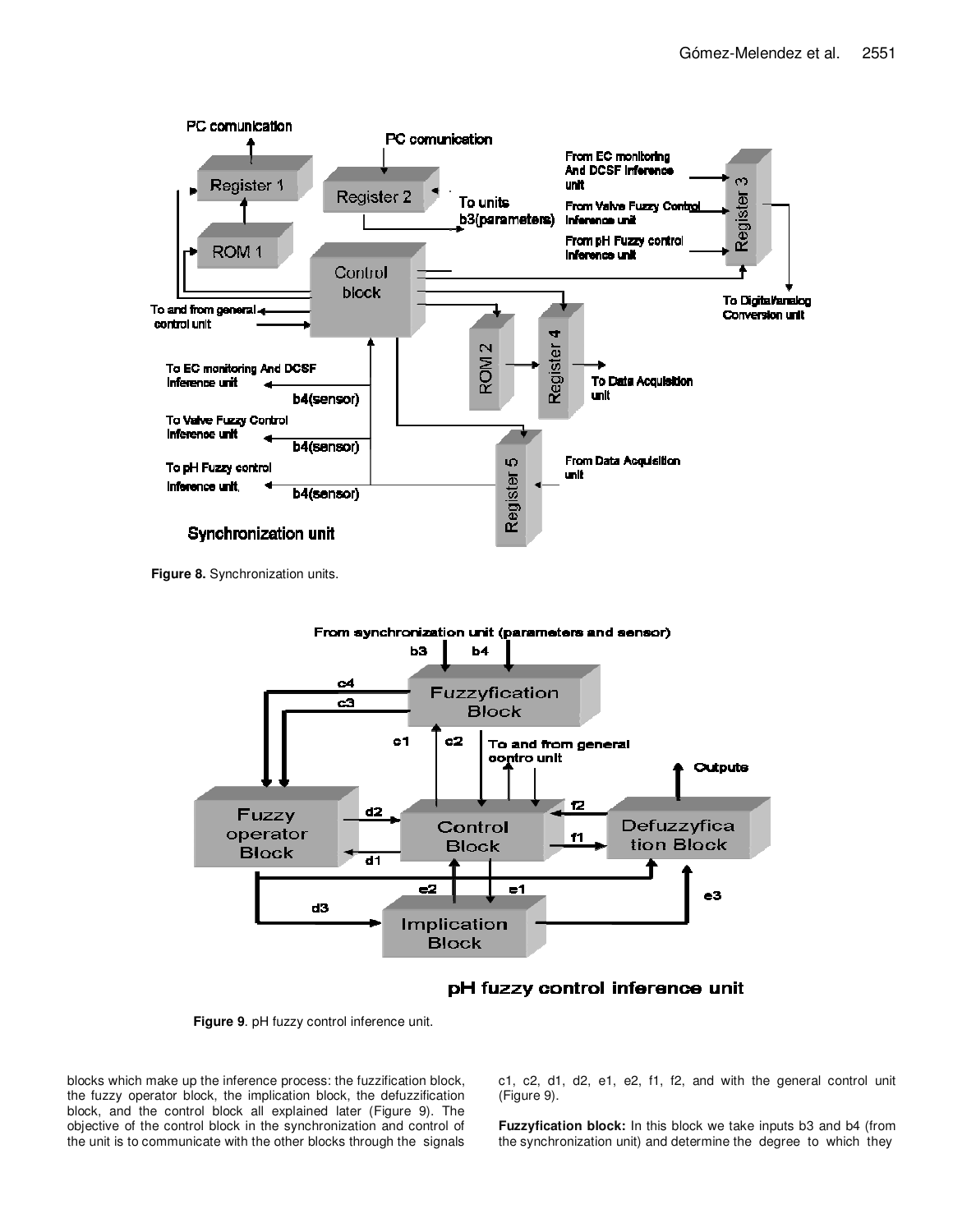

**Figure 10.** Structure of the fuzzyfication block.

belong to each of the fuzzy sets using membership functions. The output is a fuzzy degree of membership (interval between 0 and 1). The structure of this module is shown in Figure 10. For a process map, the inputs are stored in the registers 1, 2 and 3 afterwards each variable is fuzzified. The information coming from inputs b3 and b4 is sent to the sub-block. Input adjust where the real values of the pH fuzzy control inference unit, error pH (pH user to pH sensor, b3 to b4), variation error (pH/time, b4/time) and acid/base are calculated.

The input variables are selected by the control sub-block using a multiplexer (MUX). The variables are then compared with the stored values in the ROM block, which contains the membership functions. The ROM is a 2048 by 12 bit. The objective of this comparison is to determine to which membership function the input variable belongs. This information is stored in register 4. Depending on which membership function belongs to the variable, it is multiplied by the corresponding information coming from the second ROM 2. This function is carried out by a multiplier accumulator (MAC). The MAC block is 12 x 12 bits, and based on the sequential algorithm Radix-4 of Booth (Rubinfield, 1975). Later the result is added with the data stored in ROM 3 (variable membership degree) and stored in the register 5 which handle signal c4. The ROM 2 and ROM 3 contain the membership information of each variable.

**Fuzzy operator block:** In this block the rules set is applied. The rules are of the type "if A is X then B is Y", where, A and B are fuzzy variables, and X and Y are fuzzy terms. The section of the rule "*x* is *A*" is called the *antecedent* and the section of the rule "*y* is *B*" is called the *consequent*. The outputs of the fuzzy operator module represent the result of the antecedent for that rule. The structure of this module is shown in Figure 11. The information inputs c3 and c4 come from the fuzzyfication block and it implies which membership function each variable and its membership degree belongs to. Next to the information is selected by the control sub-block through a set of multiplexers and compared to information stored in a ROM that contains the system fuzzy rules. The fuzzy logic operators are applied to the value that indicates degree of membership. The resulting values are then again selected by a multiplexer. The result of this operation is a value between 0 and 1 which represents the weight of each rule. This result is stored in a set of registers and available as signal d3.

**Implication block:** This block has as its input the weight of each rule coming from the fuzzy operator block (d3) and as an output (e3) the result of the multiplication of each rule weight by the rule consequence which is stored in a ROM. The structure of this module is shown in Figure 12. The weight of each rule is selected by a control module block through a multiplexer and multiplied by the rule consequence. This multiplication is done by a MAC. The MAC block is 12 x 12 bits and based on the sequential algorithm Radix-4 of Booth (Rubinfield, 1975). The result is stored in a register and available through signal e3.

**Defuzzyfication block:** The purpose of this block is the calculation of the pH fuzzy control inference output. For this stage, the defuzzyfication is calculated by the centers average method Equation 1:

$$
Outputs = \frac{\sum e3}{\sum d3}
$$
 (1)

The structure of this module is shown in Figure 13. The block receives information from the fuzzy operator block (d3) which transmits the weight of each rule to the defuzzyfication module.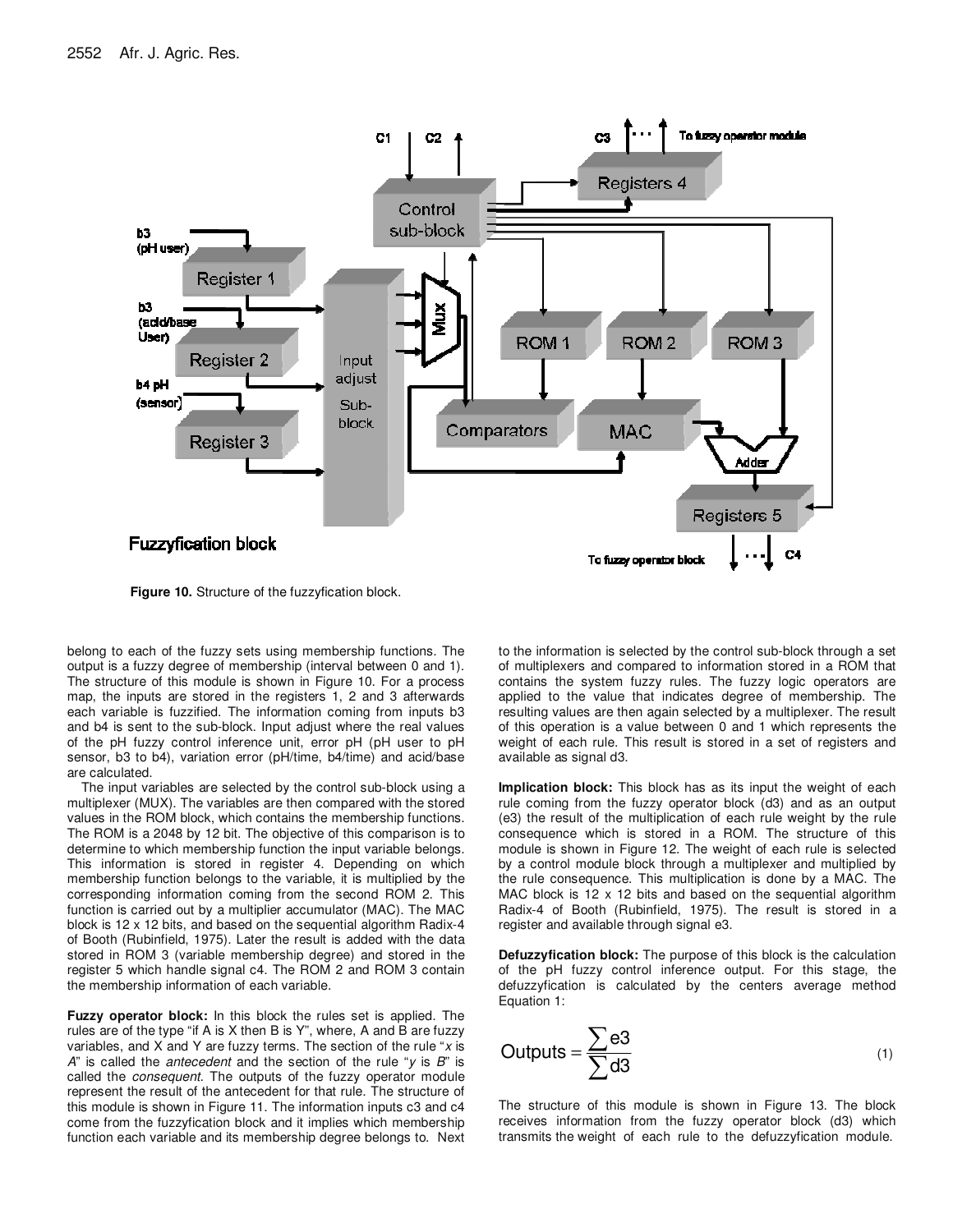

**Figure 11.** Structure of the Fuzzy operator block.



**Figure 12.** Structure of the implication block.

This weight is selected by a control module block through a multiplexer. The defuzzyfication block also receives information from the implication module block (e3), which sends the result of

the multiplication of the weight by the consequence rule. Both inputs are added and stored. The result of this operation is the numerator and denominator which are used as input for the division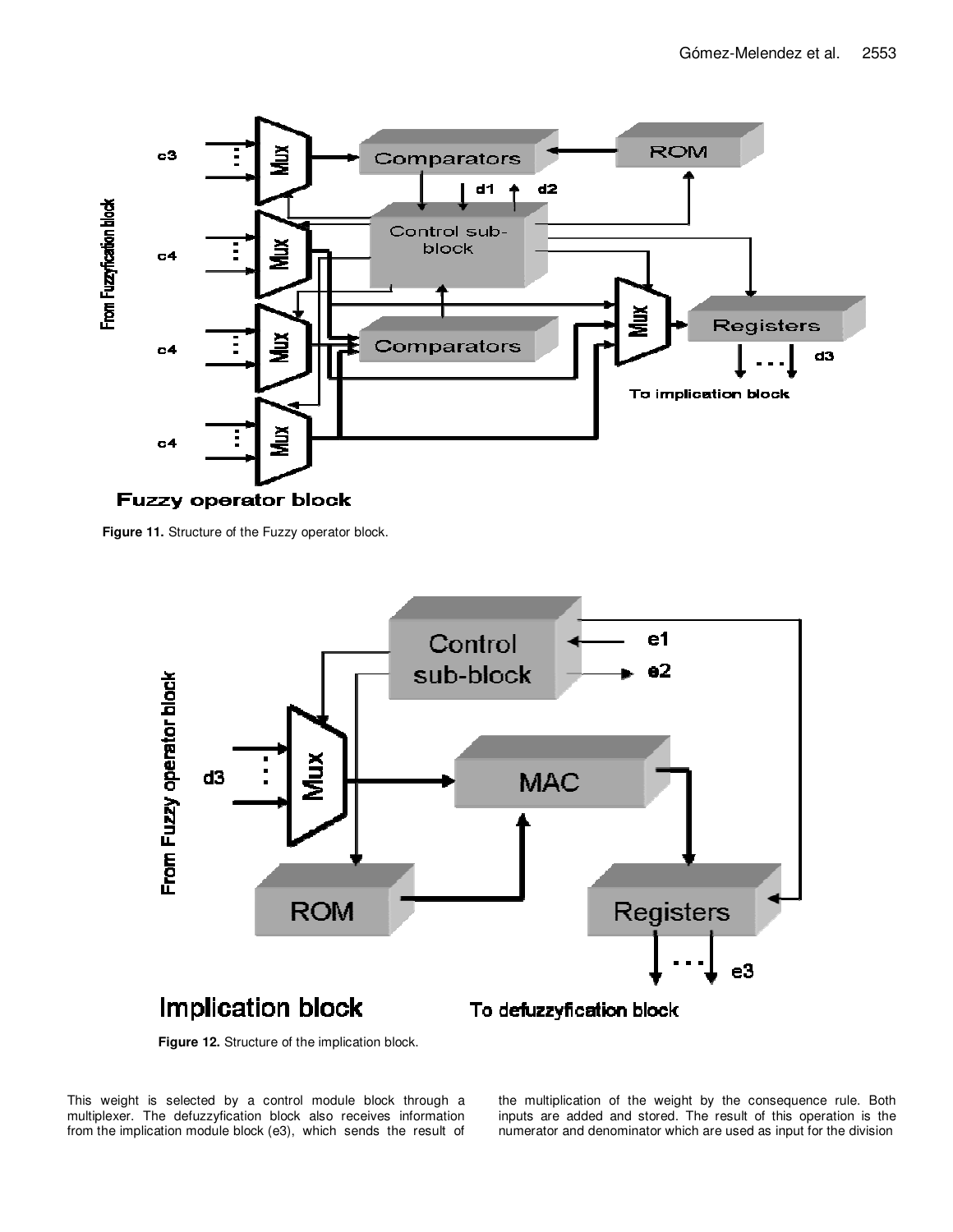

**Figure13.** Structure of the defuzzyfication module.

sub-block. This sub-block generates the pH fuzzy control inference output which is stored in register 3.

#### **EC monitoring and DCSF Inference**

The EC monitoring and DCSF inference block has the role of monitoring EC and to calculate the flow for each valve of the concentrated nutrient solutions. In other words, it calculates the amount of the concentrated nutrient solutions against the total flow of the nutrient solution (Figure 14). The signals b3 and b4 are stored in registers and are used to calculate the flow from each concentrated nutrient solution tank and to monitor the EC. The information stored in registers 1, 2 and 3 are multiplied by the total flow by a MAC with the output being sent to the valve fuzzy control inference unit. The information stored in register 5 goes through an error module block where it is compared with the information stored in register 6 with the purpose of determining if the EC signal falls within the tolerance range. The signal is then sent to the synchronization unit.

#### **Valve fuzzy control inference unit**

There are three sub-units in this module, the valve fuzzy control inference sub-unit 1, the valve fuzzy control inference sub-unit 2, and the valve fuzzy control inference sub-unit 3. Each one of the sub-units is independent to open or close of valve of a particular concentrated nutrient solution. In other words, every tank of concentrated nutrient solution has one independent valve (Figure 15). Each sub-unit has a similar scheme as depicted in Figure 9, including the same blocks but with only two inputs, in this case error and variation error.

# **EXPERIMENTAL RESULTS**

In order to test our prototype of a fuzzy irrigation control system based on a FPGA, a number of experiments were conducted and performance indicators collected. The synthesis (analysis) of the FPGA showed a use of 1570 combinational cells from 1800 available and 520 sequential cells from 1080 available for a 72% utilization. The system operates with a base clock of 10 MHz The simulations were made using MATLAB Simulink tool and tested in a hydroponic commercial tomato greenhouse unit with an area of 5000 square meters and a plant density of 2.6 plants per square meter. The nutrient solution used for the tomato crop was a standard hydroponic fertilizer. The experimental system is made up of four solution tanks, namely: A concentrated calcium nitrate solution, other (non-calcium) macronutrients solution, micronutrients and concentrated sulfuric acid for pH regulation.

In the simulation and in the experiment of the pH control, we used different inputs which oscillate between 5.5 and 6.5, which is the recommended pH for most commercial crops. We also used different percentages of the acid solution to determine the performance of the system. Figure 16 shows the results of the simulation and the real experiment. For the simulation and real experiment of the EC control, it is important to mention that the user chooses the concentration of the nutrient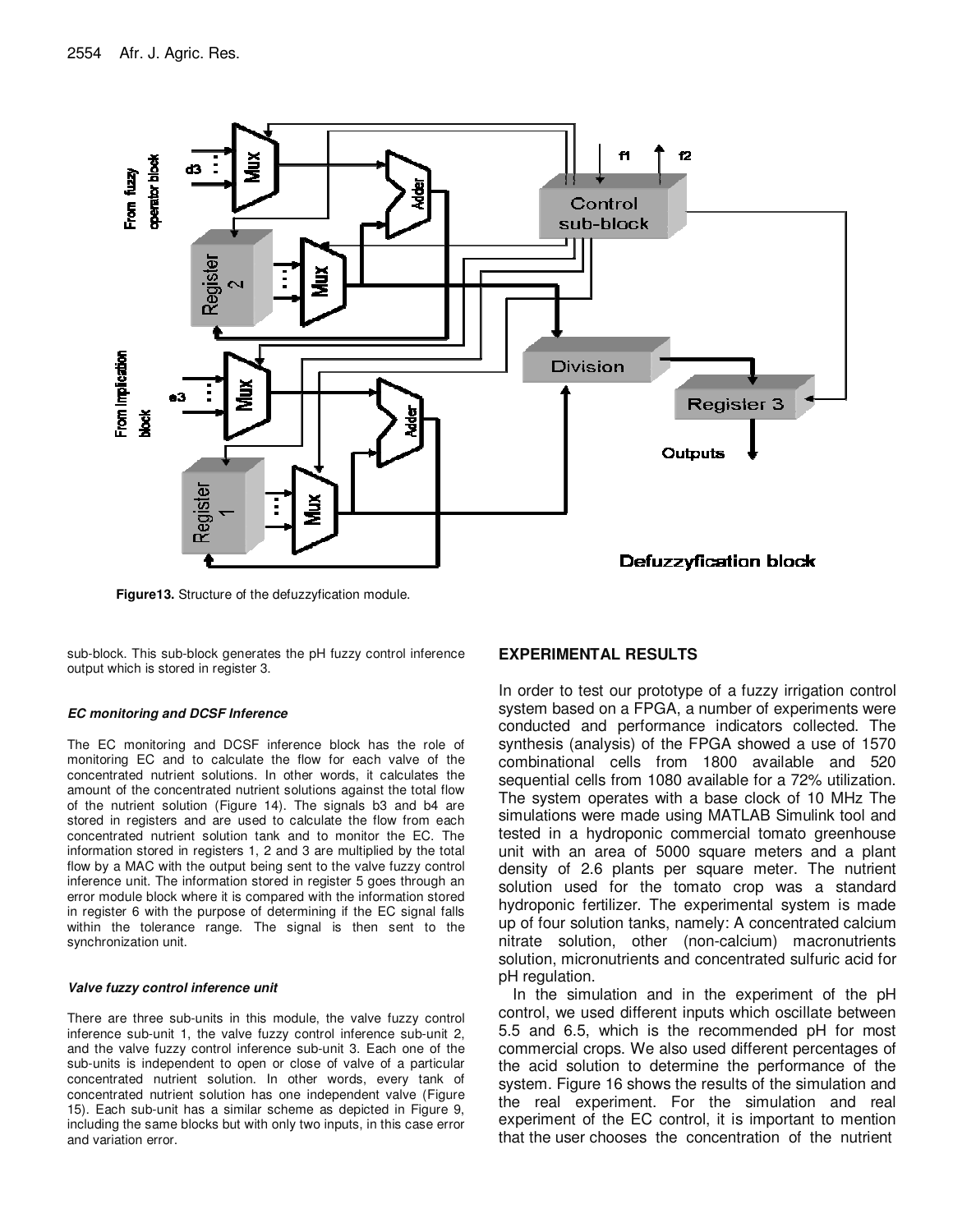

**Figure 14.** EC monitoring and DCSF inference unit.



**Valve Fuzzy Control Inference unit**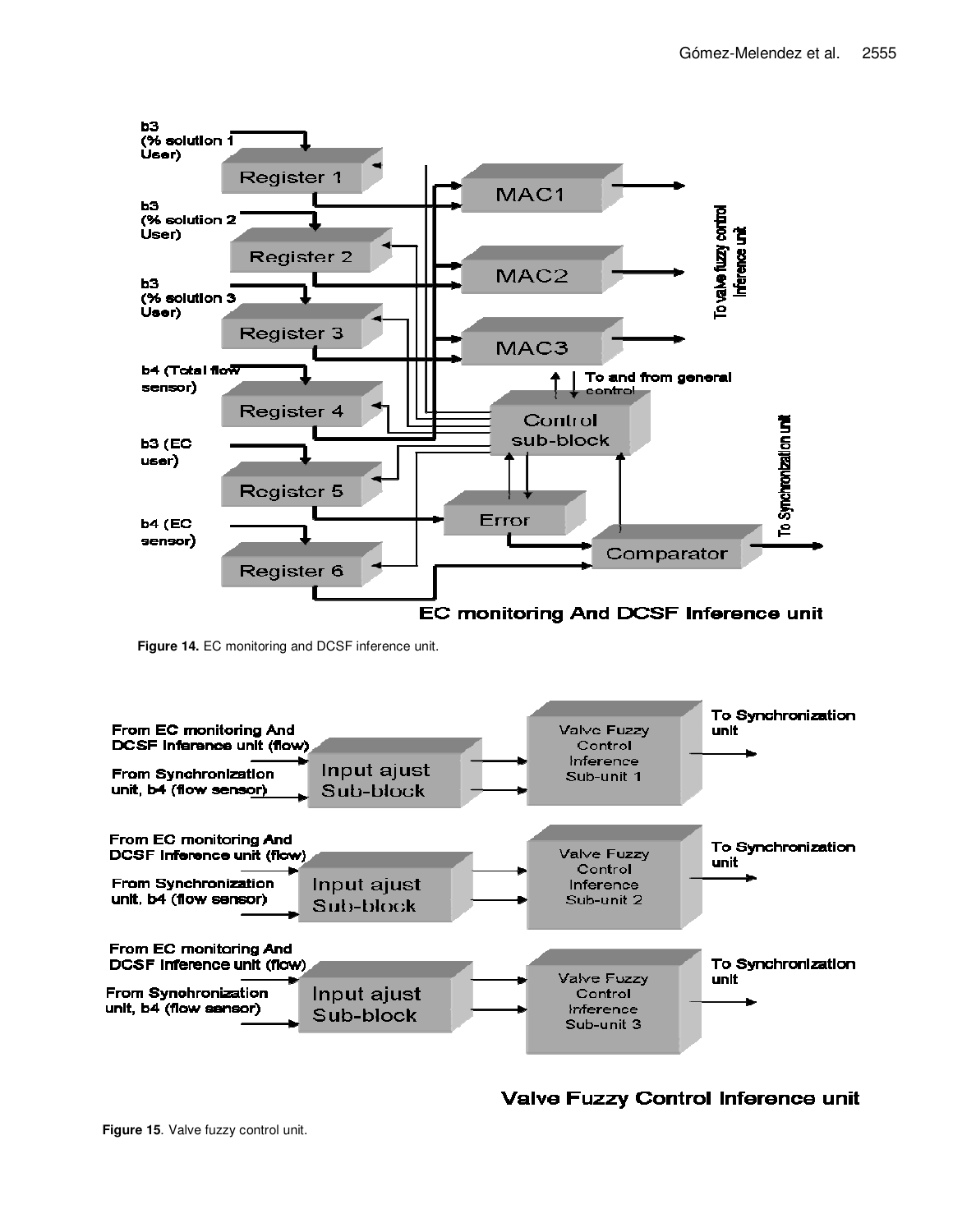

**Figure 16.** Results of the pH fuzzy controller: (a) acid concentrated solution at 2%, (b) acid concentrated solution at 4%.



**Figure 17.** Result of the valve fuzzy controller.

solution in each tank that should be applied to the system. The amount of solution provided by each tank increased the EC and it is important that the user selects the exact amount to be used at each step of crop production. Failure to do so will lead to toxicities and deficits of some elements and results in reduced yields. We used inputs to the system in the range of 4 to 25 l/min which is equal to a range of nutrient solution concentration of 10 to 300% when compared to the standard nutrient solution used in greenhouses (see above). Figure 17 shows the simulation and the real experiment of the valves to control the amount of nutrient